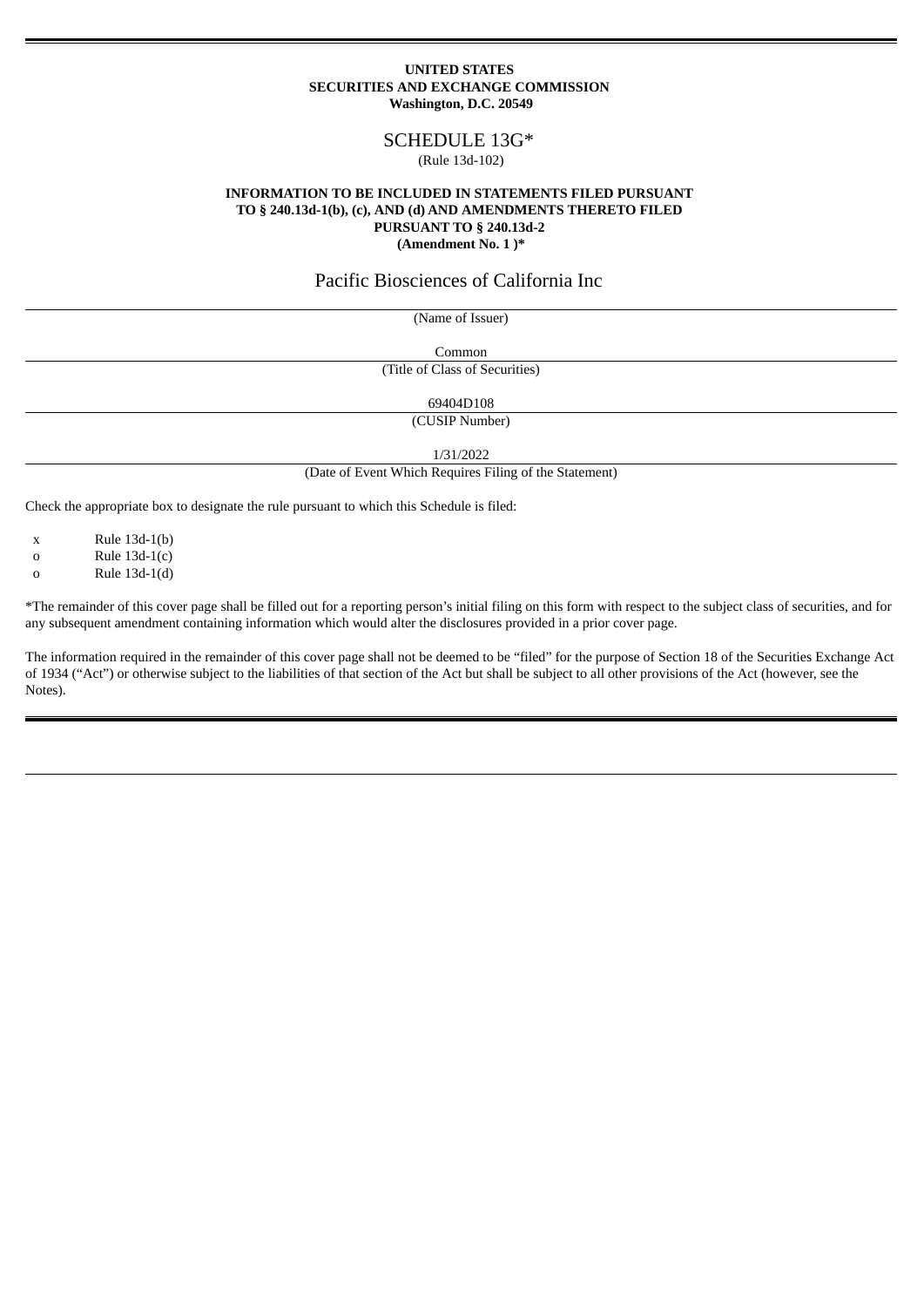| 1.  | NAME OF REPORTING PERSONS<br>Jackson Square Partners, LLC                                                                                      |                                                                  |                                              |  |             |
|-----|------------------------------------------------------------------------------------------------------------------------------------------------|------------------------------------------------------------------|----------------------------------------------|--|-------------|
| 2.  | CHECK THE APPROPRIATE BOX IF A MEMBER OF A GROUP<br>(see instructions)                                                                         |                                                                  |                                              |  |             |
| 3.  | <b>SEC USE ONLY</b>                                                                                                                            |                                                                  |                                              |  |             |
| 4.  | CITIZENSHIP OR PLACE OF ORGANIZATION<br>Delaware                                                                                               |                                                                  |                                              |  |             |
|     |                                                                                                                                                | 5.                                                               | <b>SOLE VOTING POWER</b><br>18,175,371       |  |             |
|     | <b>NUMBER OF</b><br><b>SHARES</b><br><b>BENEFICIALLY</b><br><b>OWNED BY</b><br><b>EACH</b><br><b>REPORTING</b><br><b>PERSON</b><br><b>WITH</b> |                                                                  | <b>SHARED VOTING POWER</b><br>$\overline{0}$ |  |             |
|     |                                                                                                                                                |                                                                  | <b>SOLE DISPOSITIVE POWER</b><br>22,423,915  |  |             |
|     |                                                                                                                                                |                                                                  | SHARED DISPOSITIVE POWER                     |  |             |
|     |                                                                                                                                                |                                                                  | None                                         |  |             |
| 9.  | AGGREGATE AMOUNT BENEFICIALLY OWNED BY EACH REPORTING PERSON<br>22,423,915                                                                     |                                                                  |                                              |  |             |
| 10. |                                                                                                                                                | CHECK IF THE AGGREGATE AMOUNT IN ROW (9) EXCLUDES CERTAIN SHARES |                                              |  |             |
|     | (SEE INSTRUCTIONS)                                                                                                                             |                                                                  |                                              |  | $\mathbf 0$ |
| 11. | PERCENT OF CLASS REPRESENTED BY AMOUNT IN ROW (9)<br>10.17%                                                                                    |                                                                  |                                              |  |             |
| 12. | TYPE OF REPORTING PERSON (SEE INSTRUCTIONS)<br>IA                                                                                              |                                                                  |                                              |  |             |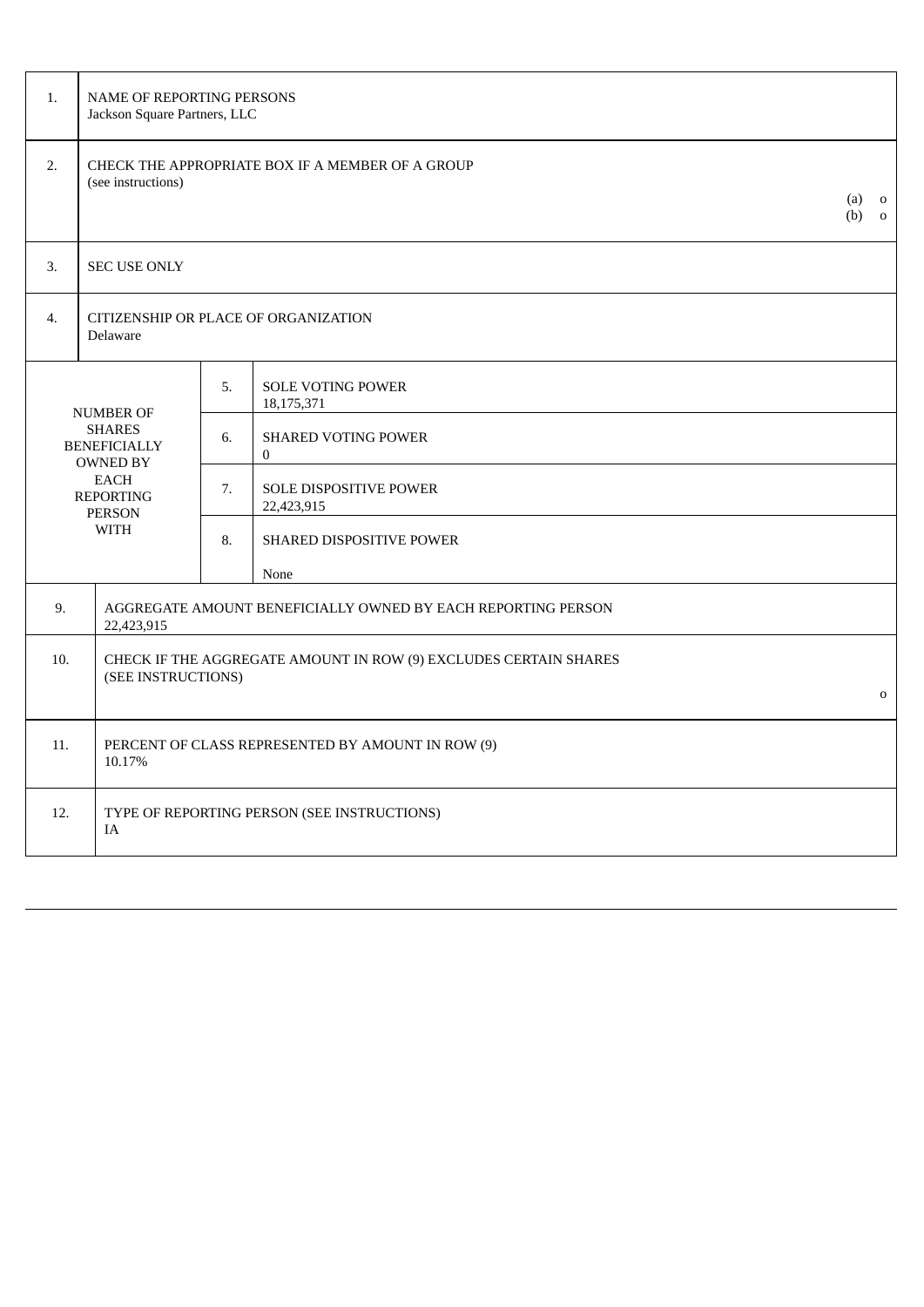| Item $1(a)$ . | <b>Name of Issuer:</b>                                                                                                                                                                                                                                                                                                                                                                                                                                                                                                                                                                                                                                                                                                                                                                                                                                                                                                                                                                                                                         |  |  |  |  |  |  |
|---------------|------------------------------------------------------------------------------------------------------------------------------------------------------------------------------------------------------------------------------------------------------------------------------------------------------------------------------------------------------------------------------------------------------------------------------------------------------------------------------------------------------------------------------------------------------------------------------------------------------------------------------------------------------------------------------------------------------------------------------------------------------------------------------------------------------------------------------------------------------------------------------------------------------------------------------------------------------------------------------------------------------------------------------------------------|--|--|--|--|--|--|
|               | Pacific Biosciences of California Inc                                                                                                                                                                                                                                                                                                                                                                                                                                                                                                                                                                                                                                                                                                                                                                                                                                                                                                                                                                                                          |  |  |  |  |  |  |
| Item $1(b)$ . | <b>Address of Issuer's Principal Executive Offices:</b>                                                                                                                                                                                                                                                                                                                                                                                                                                                                                                                                                                                                                                                                                                                                                                                                                                                                                                                                                                                        |  |  |  |  |  |  |
|               | 1305 O'Brien Drive<br>Menlo Park, CA 94025                                                                                                                                                                                                                                                                                                                                                                                                                                                                                                                                                                                                                                                                                                                                                                                                                                                                                                                                                                                                     |  |  |  |  |  |  |
| Item $2(a)$ . | <b>Name of Person Filing:</b>                                                                                                                                                                                                                                                                                                                                                                                                                                                                                                                                                                                                                                                                                                                                                                                                                                                                                                                                                                                                                  |  |  |  |  |  |  |
|               | Jackson Square Partners, LLC                                                                                                                                                                                                                                                                                                                                                                                                                                                                                                                                                                                                                                                                                                                                                                                                                                                                                                                                                                                                                   |  |  |  |  |  |  |
| Item $2(b)$ . | Address of Principal Business Office or, if none, Residence:                                                                                                                                                                                                                                                                                                                                                                                                                                                                                                                                                                                                                                                                                                                                                                                                                                                                                                                                                                                   |  |  |  |  |  |  |
|               | One Letterman Drive<br>Building A, Suite A3-200<br>San Francisco, CA 94129                                                                                                                                                                                                                                                                                                                                                                                                                                                                                                                                                                                                                                                                                                                                                                                                                                                                                                                                                                     |  |  |  |  |  |  |
| Item $2(c)$ . | Citizenship:<br>Delaware                                                                                                                                                                                                                                                                                                                                                                                                                                                                                                                                                                                                                                                                                                                                                                                                                                                                                                                                                                                                                       |  |  |  |  |  |  |
| Item $2(d)$ . | <b>Title of Class of Securities:</b><br>Common                                                                                                                                                                                                                                                                                                                                                                                                                                                                                                                                                                                                                                                                                                                                                                                                                                                                                                                                                                                                 |  |  |  |  |  |  |
| Item $2(e)$ . | <b>CUSIP Number:</b><br>69404D108                                                                                                                                                                                                                                                                                                                                                                                                                                                                                                                                                                                                                                                                                                                                                                                                                                                                                                                                                                                                              |  |  |  |  |  |  |
| Item 3.       | If this statement is filed pursuant to §§ 240.13d-1(b), or 240.13d-2(b) or (c), check whether the person filing is a:                                                                                                                                                                                                                                                                                                                                                                                                                                                                                                                                                                                                                                                                                                                                                                                                                                                                                                                          |  |  |  |  |  |  |
|               | Broker or dealer registered under Section 15 of the Act (15 U.S.C. 780);<br>(a)<br>$\mathbf 0$<br>Bank as defined in Section 3(a)(6) of the Act (15 U.S.C. 78c);<br>(b)<br>$\mathbf 0$<br>Insurance company as defined in Section 3(a)(19) of the Act (15 U.S.C. 78c);<br>(c)<br>$\mathbf 0$<br>(d)<br>Investment company registered under Section 8 of the Investment Company Act of 1940 (15 U.S.C.<br>$\mathbf 0$<br>$80a-8$ );<br>An investment adviser in accordance with § 240.13d-1(b)(1)(ii)(E);<br>(e)<br>X<br>An employee benefit plan or endowment fund in accordance with § 240.13d-1(b)(1)(ii)(F);<br>(f)<br>0<br>A parent holding company or control person in accordance with § 240.13d-1(b)(1)(ii)(G);<br>(g)<br>0<br>(h)<br>A savings association as defined in Section 3(b) of the Federal Deposit Insurance Act (12 U.S.C.<br>0<br>1813);<br>(i)<br>A church plan that is excluded from the definition of an investment company under Section $3(c)(14)$<br>$\mathbf O$<br>of the Investment Company Act (15 U.S.C. 80a-3); |  |  |  |  |  |  |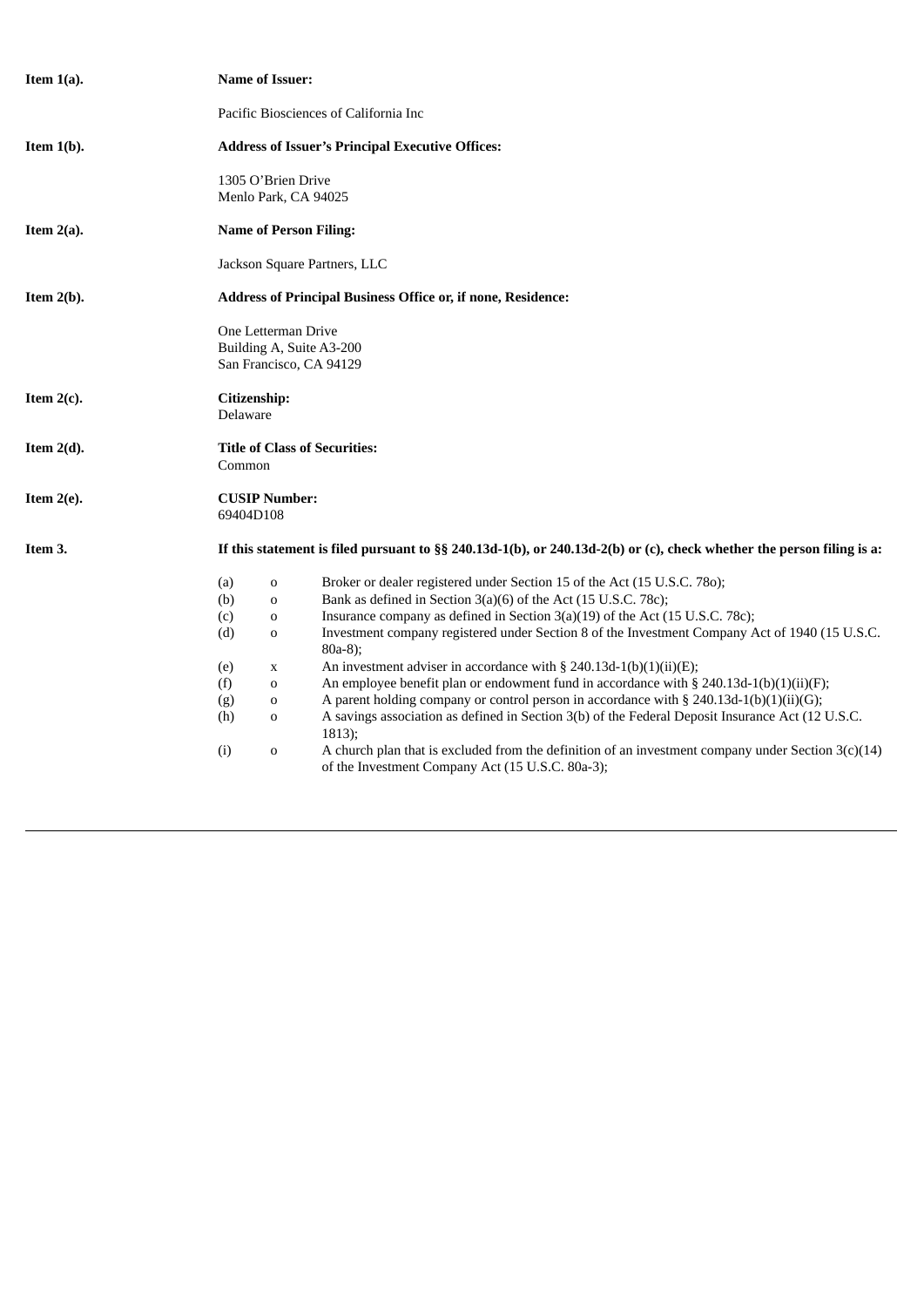| (i) | A non-U.S. institution in accordance with $\S$ 240.13d-1(b)(1)(ii)(J); |
|-----|------------------------------------------------------------------------|
| (k) | Group, in accordance with $\S$ 240.13d-1(b)(1)(ii)(K).                 |

If filing as a non-U.S. institution in accordance with § 240.13d-1(b)(1)(ii)(J), please specify the type of institution: \_\_\_\_\_\_\_\_\_\_\_\_\_.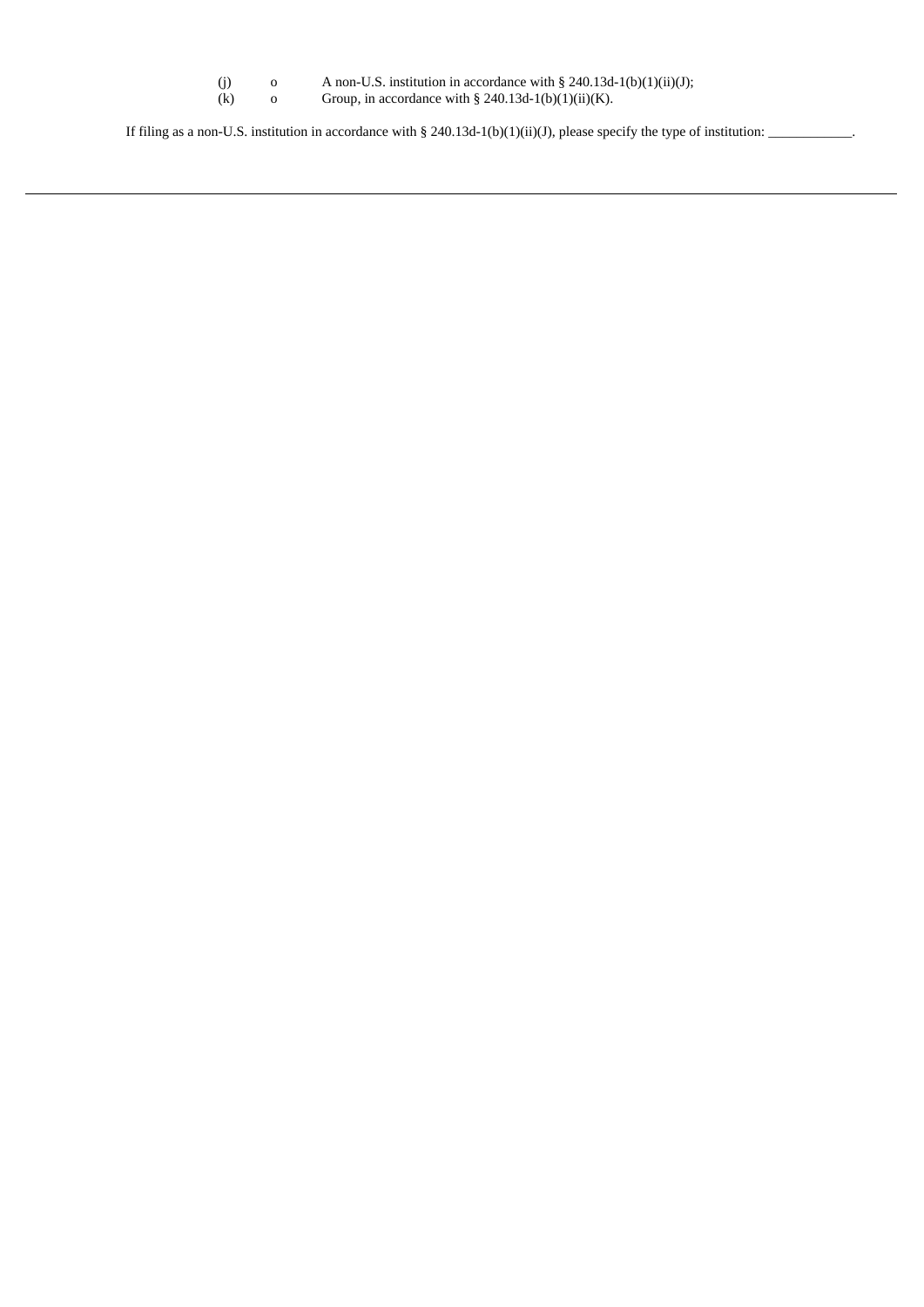| Item 4.  | <b>Ownership:</b><br>Provide the following information regarding the aggregate number and percentage of the class of securities of the issuer<br>identified in Item 1.                                                                                                                                                                                                                                                                                                                          |  |  |
|----------|-------------------------------------------------------------------------------------------------------------------------------------------------------------------------------------------------------------------------------------------------------------------------------------------------------------------------------------------------------------------------------------------------------------------------------------------------------------------------------------------------|--|--|
|          | Amount beneficially owned: 22,423,915<br>(a)                                                                                                                                                                                                                                                                                                                                                                                                                                                    |  |  |
|          | Percent of class: 10.17%<br>(b)                                                                                                                                                                                                                                                                                                                                                                                                                                                                 |  |  |
|          | Number of shares as to which the person has:<br>(c)                                                                                                                                                                                                                                                                                                                                                                                                                                             |  |  |
|          | (i) Sole power to vote or to direct the vote: 18,175,371                                                                                                                                                                                                                                                                                                                                                                                                                                        |  |  |
|          | (ii) Shared power to vote or to direct the vote: 0                                                                                                                                                                                                                                                                                                                                                                                                                                              |  |  |
|          | (iii) Sole power to dispose or to direct the disposition of: 22,423,915                                                                                                                                                                                                                                                                                                                                                                                                                         |  |  |
|          | (iv) Shared power to dispose or to direct the disposition of: 0                                                                                                                                                                                                                                                                                                                                                                                                                                 |  |  |
| Item 5.  | <b>Ownership of Five Percent or Less of a Class:</b><br>If this statement is being filed to report the fact that as of the date hereof the reporting person has ceased to be the<br>beneficial owner of more than 5 percent of the class of securities, check the following. o                                                                                                                                                                                                                  |  |  |
| Item 6.  | Ownership of More Than Five Percent on Behalf of Another Person: n/a                                                                                                                                                                                                                                                                                                                                                                                                                            |  |  |
| Item 7.  | Identification and Classification of the Subsidiary Which Acquired the Security Being Reported on By the Parent<br><b>Holding Company: n/a</b>                                                                                                                                                                                                                                                                                                                                                  |  |  |
| Item 8.  | Identification and Classification of Members of the Group: n/a<br>Notice of Dissolution of Group: n/a                                                                                                                                                                                                                                                                                                                                                                                           |  |  |
| Item 9.  |                                                                                                                                                                                                                                                                                                                                                                                                                                                                                                 |  |  |
| Item 10. | <b>Certifications:</b><br>By signing below, I certify that, to the best of my knowledge and belief, the securities referred to above were acquired and<br>are held in the ordinary course of business and were not acquired and are not held for the purpose of or with the effect of<br>changing or influencing the control of the issuer of the securities and were not acquired and are not held in connection with<br>or as a participant in any transaction having that purpose or effect. |  |  |